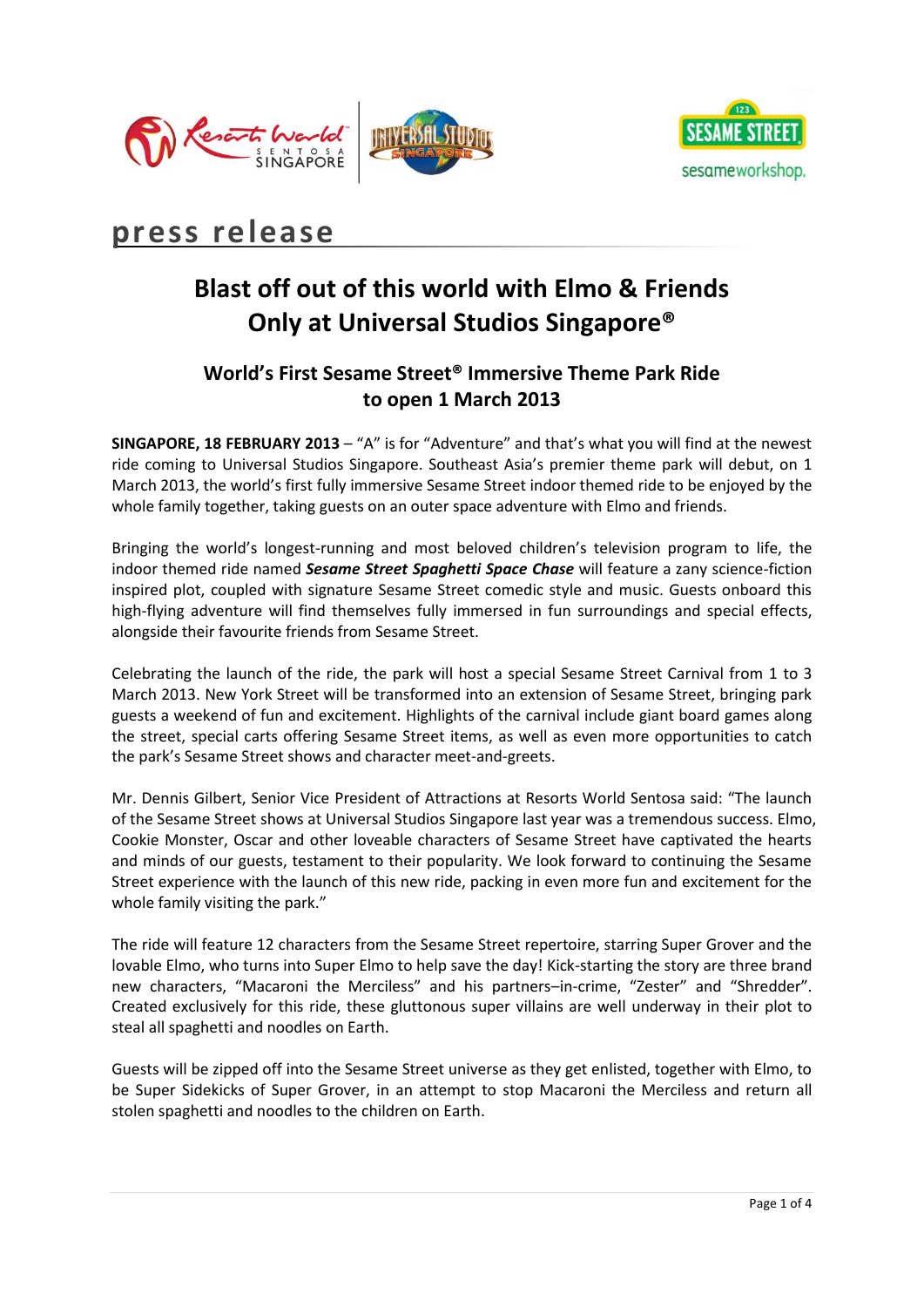"The adventures never end with Sesame Street, and Universal Studios Singapore is extending the fun with Grover, Elmo and the rest of the Sesame friends," said Mr. H. Melvin Ming, President and CEO, Sesame Workshop.

He added, "We're thrilled to offer this new experience for the entire family as we continue to explore different channels to extend our reach, educating and entertaining children all over the world."

Since May 2012, Big Bird and friends have called the New York zone home, with live shows taking place daily along New York Street. A new themed retail store – Big Bird's Emporium – and a Sesame Street school bus with park-exclusive merchandise, have also made their way to the zone.

Completing the Sesame Street experience at Universal Studios Singapore, an all-new *Sesame Street Character Breakfast* at Loui's NY Pizza Parlor has also been launched. Breakfast guests not only get to enjoy a premium breakfast buffet spread with their favourite Sesame Street friends, they will also be amongst the first to board Elmo's rocket in *Sesame Street Spaghetti Space Chase* before the park opens.

The *Sesame Street Character Breakfast* is held on weekends and select holidays at 9:00am, and tickets are priced at S\$44 each for adults and S\$32 each for children. Guests participating in the character breakfast should also have a valid admission day-pass to Universal Studios Singapore.

Before reporting for space chase duty, guests can get updates and behind-the-scenes sneak peeks on Resorts World Sentosa's blog - RWScoop, available at [http://www.rwsentosablog.com.](http://www.rwsentosablog.com/) For more information on special packages and to reserve tickets to Universal Studios Singapore, guests can make their bookings through authorised travel agents, via [www.rwsentosa.com,](http://www.rwsentosa.com/) or call our reservation hotline at +65 6577 8899.

 $-$  Fnd  $-$ 

#### **ABOUT RESORTS WORLD SENTOSA**

Resorts World Sentosa (RWS), Singapore's first integrated resort is located on the resort island of Sentosa. Spanning 49 hectares, the resort opened in January 2010 and welcomed over 30 million visitors in its first two years of opening. RWS is home to the region's first-and-only Universal Studios theme park, the world's largest oceanarium – Marine Life Park, the Maritime Experiential Museum, a casino, luxurious accommodation in six unique hotels, the Resorts World Convention Centre, celebrity chef restaurants, a world-class spa as well as specialty retail outlets. The resort also offers entertainment including a resident magical spectacular – *Incanto*, and public attractions such as the Crane Dance and the Lake of Dreams. Resorts World Sentosa is wholly owned by Genting Singapore, a company of the Genting Group.

For more information, please visit [www.rwsentosa.com.](http://www.rwsentosa.com/)

#### **ABOUT UNIVERSAL PARK & RESORTS**

Universal Parks & Resorts (UPR), a unit of Comcast Corporation's NBCUniversal, encompasses today's most relevant and popular entertainment experiences, creating emotional connections with guests around the world. Each year, millions of guests visit Universal theme parks to experience thrilling, world-famous attractions that use ground-breaking technology and cannot be found anywhere else. With three-time Academy Award winner Steven Spielberg as creative consultant, its theme parks are known for some of the most thrilling and technologically advanced "ride-the-movies" motion picture and television show-based attractions.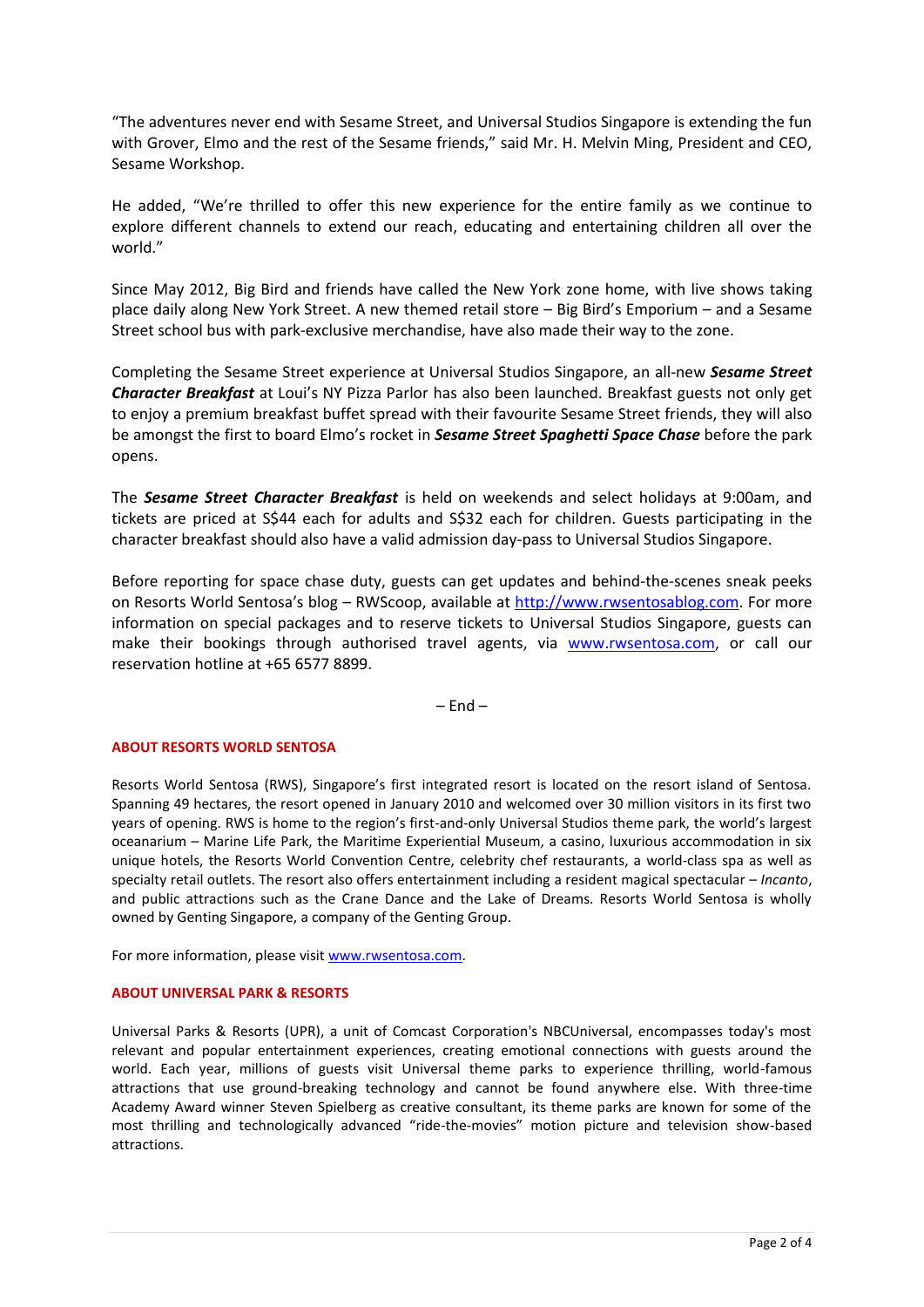NBCUniversal owns and operates a valuable portfolio of news, sports and entertainment networks; Universal Studios, a premier motion picture company; significant television production operations; a leading television stations group; and world-renowned theme parks. NBCUniversal is 51% owned by Comcast, and 49% owned by General Electric.

#### **ABOUT SESAME WORKSHOP**

Sesame Workshop is the nonprofit educational organization that revolutionized children's television programming with the landmark Sesame Street. The Workshop produces local Sesame Street programs, seen in over 150 countries, and other acclaimed shows, including The Electric Company, to help bridge the literacy gap. Beyond television, the Workshop produces content for multiple media platforms on a wide range of issues including literacy, health and military deployment. Initiatives meet specific needs to help young children and families develop critical skills, acquire healthy habits and build emotional strength to prepare them for lifelong learning. Learn more a[t www.sesameworkshop.org.](http://www.sesameworkshop.org/) 

#### **MEDIA CONTACTS**

**Sesame Workshop** Beatrice Chow Tel: +1 (212) 875-6586 [beatrice.chow@sesame.org](mailto:beatrice.chow@sesameworkshop.org) **Resorts World Sentosa** Clement Ng Tel: + 65 6577-9761 [clement.xjng@rwsentosa.com](mailto:clement.xjng@rwsentosa.com)

**Weber Shandwick Singapore (for Resorts World Sentosa)**  Khushil Vaswani / Matt De Bakker Tel: +65 6825 8023 / +65 6825 8206 [kvaswani@webershandwick.com](mailto:kvaswani@webershandwick.com) / [mdebakker@webershandwick.com](mailto:mdebakker@webershandwick.com)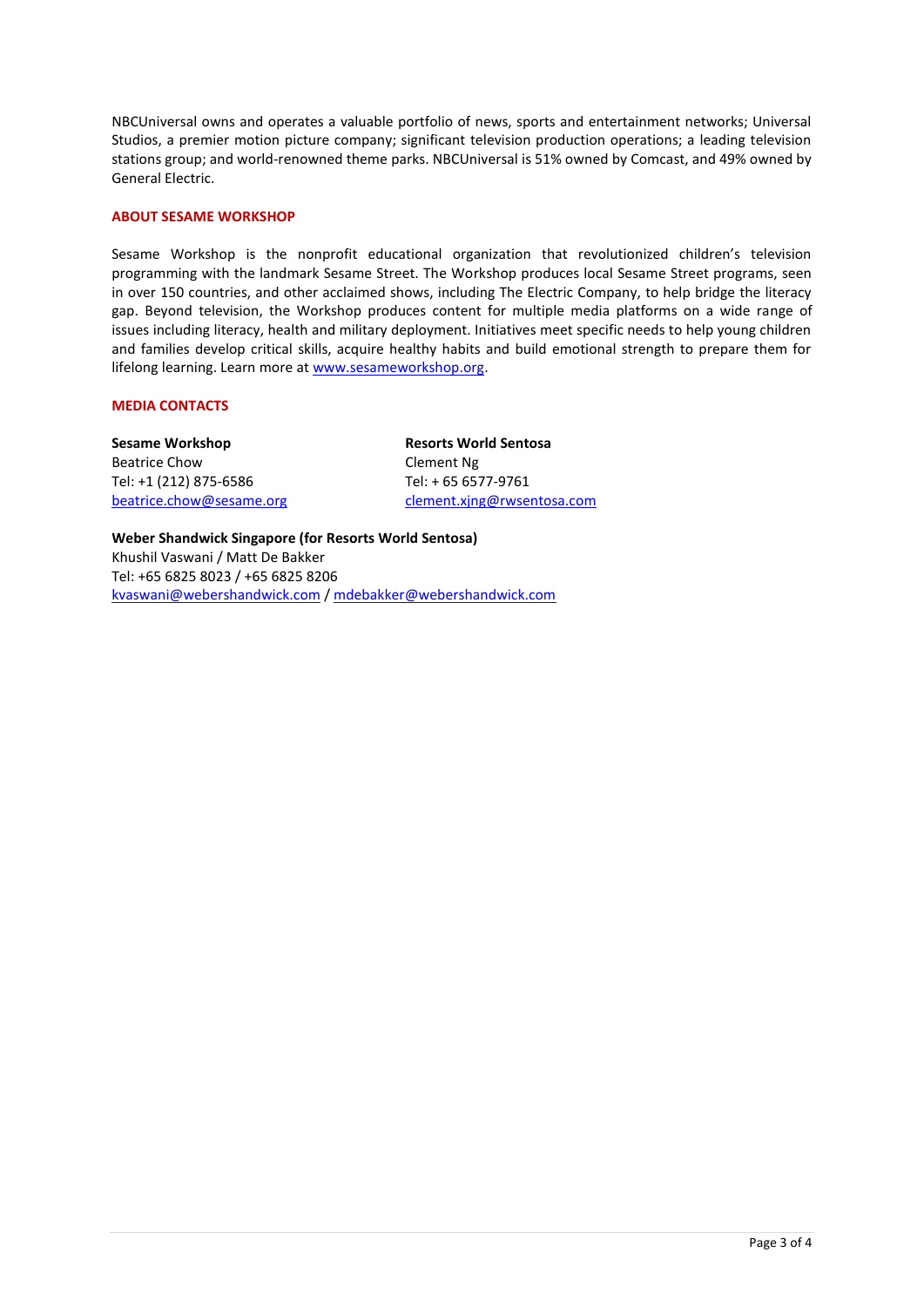#### **Note to Editors**

- 1. Please use the following photo captions for visuals.
- 2. High resolution photos can be downloaded from link: [ftp://wswresorts:wswresorts@omaedcftp001.interpublic.com](ftp://wswresorts:wswresorts@omaedcftp001.interpublic.com/) *Username: wswresorts Password: wswresorts*
- *3.* All photos are to be attributed to: *Sesame Street © 2013 Sesame Workshop. All Rights Reserved. Universal Studios Singapore ® & © Universal Studios. All Rights Reserved.*



Take off on Sesame Street Spaghetti Space Chase with Super Elmo, as you help fend off "Macaroni the Merciless", and return all spaghetti and noodle back to Earth.



Enjoy a premium buffet breakfast spread with your favourite friends from Sesame Street, only at Universal Studios Singapore.



Shop to your heart's content with a wide-range of Sesame Street merchandise at two specially-themed retail outlets and a Sesame Street School Bus in Universal Studios Singapore.

 $\mathbf{C}$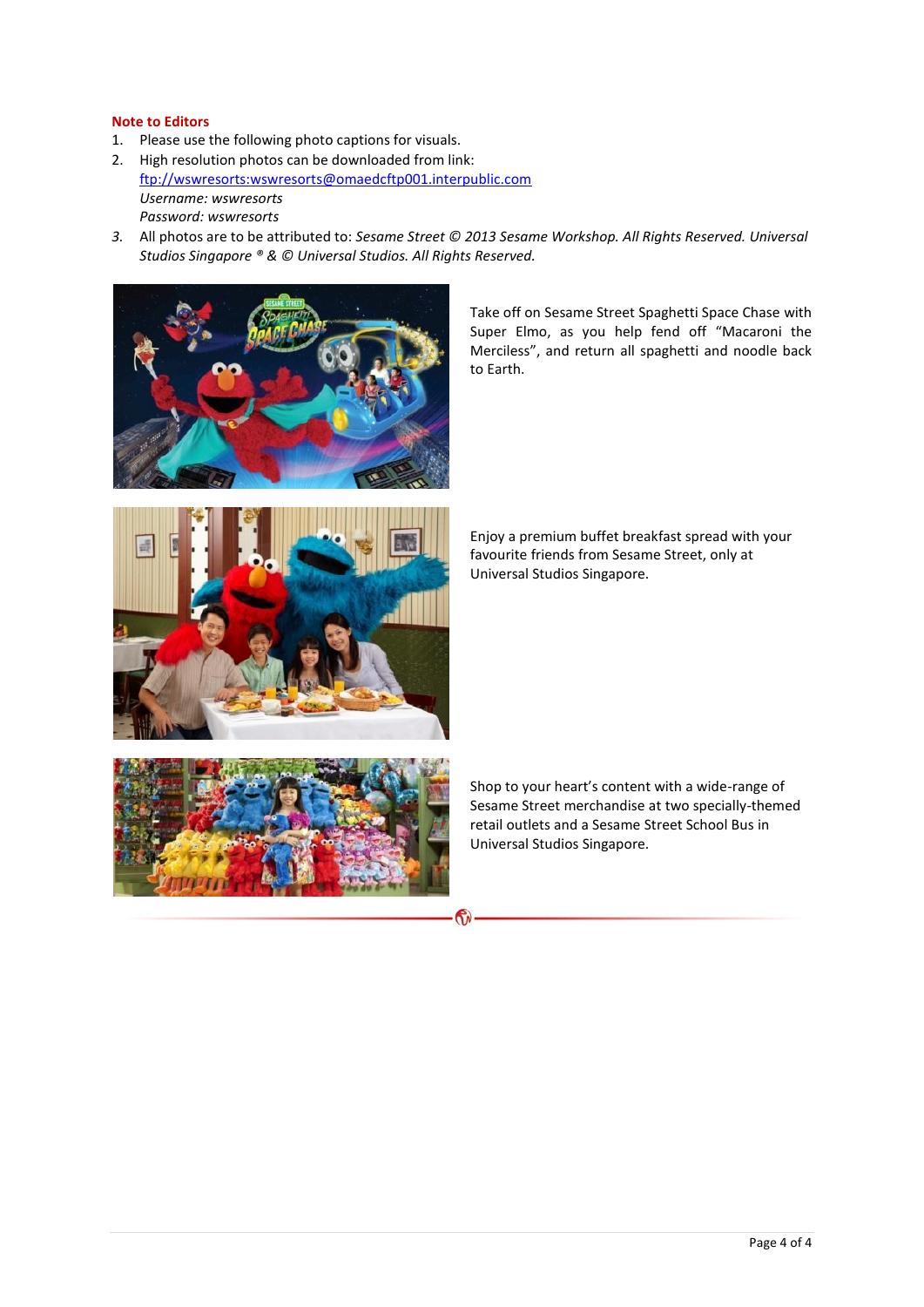



## **Interesting Facts on** *Sesame Street Spaghetti Space Chase* **did you know?**



This is a first-of-its-kind, fully immersive Sesame Street indoor theme park ride, which the whole family can enjoy together. Original plot included.









Inter-galactic super villain *Macaroni the Merciless*, and his assistants – *Zester* and *Shredder* will make their world debut in this ride.



Each rocket holds four "super sidekicks" (yes, that's you, our guests!) in two rows. The rocket is piloted by, none other than, Super Elmo!



The Sesame Street Experience at Universal Studios Singapore comprises the ride, live shows, character breakfast and themed food options, special retail outlets, and not forgetting the street carnival, held specially to launch the ride!



<sup>TM</sup>/© Sesame Workshop 2013 **/© Sesame Workshop 2013**